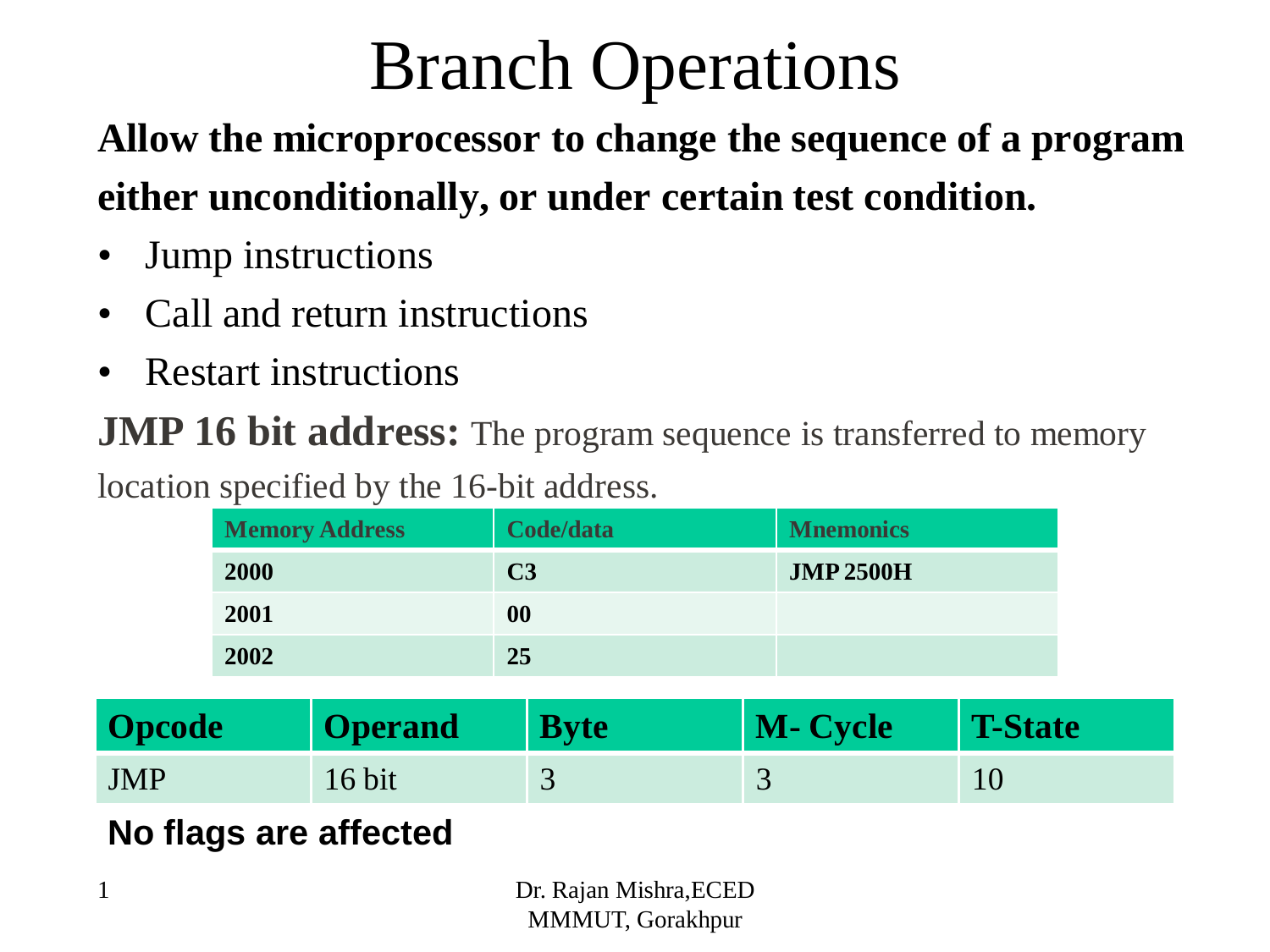## **Jump Conditionally**

| <b>Opcode</b> | <b>Description</b>         | <b>Flag Status</b> | <b>Byte</b> | <b>M-Cycle</b> | <b>T-State</b> |
|---------------|----------------------------|--------------------|-------------|----------------|----------------|
| JC            | Jump on Carry              | $CY=1$             | 3           | $3/2*$         | $10/7*$        |
| <b>JNC</b>    | Jump on No Carry           | $CY=0$             | 3           | $3/2*$         | $10/7*$        |
| JP            | Jump on positive           | $S=0$              | 3           | $3/2*$         | $10/7*$        |
| JM            | Jump on minus              | $S=1$              | 3           | $3/2*$         | $10/7*$        |
| JZ            | Jump on Zero               | $Z=1$              | 3           | $3/2*$         | $10/7*$        |
| JNZ           | Jump on No Zero            | $Z=0$              | 3           | $3/2*$         | $10/7*$        |
| <b>JPE</b>    | <b>Jump on Parity Even</b> | $P=1$              | 3           | $3/2*$         | $10/7*$        |
| <b>JPO</b>    | Jump on Parity Odd         | $P=0$              | 3           | $3/2*$         | $10/7*$        |

#### **\*If condition is true, then 3M/10T \*If condition is not true, then 2M/7T No flags are affected**

.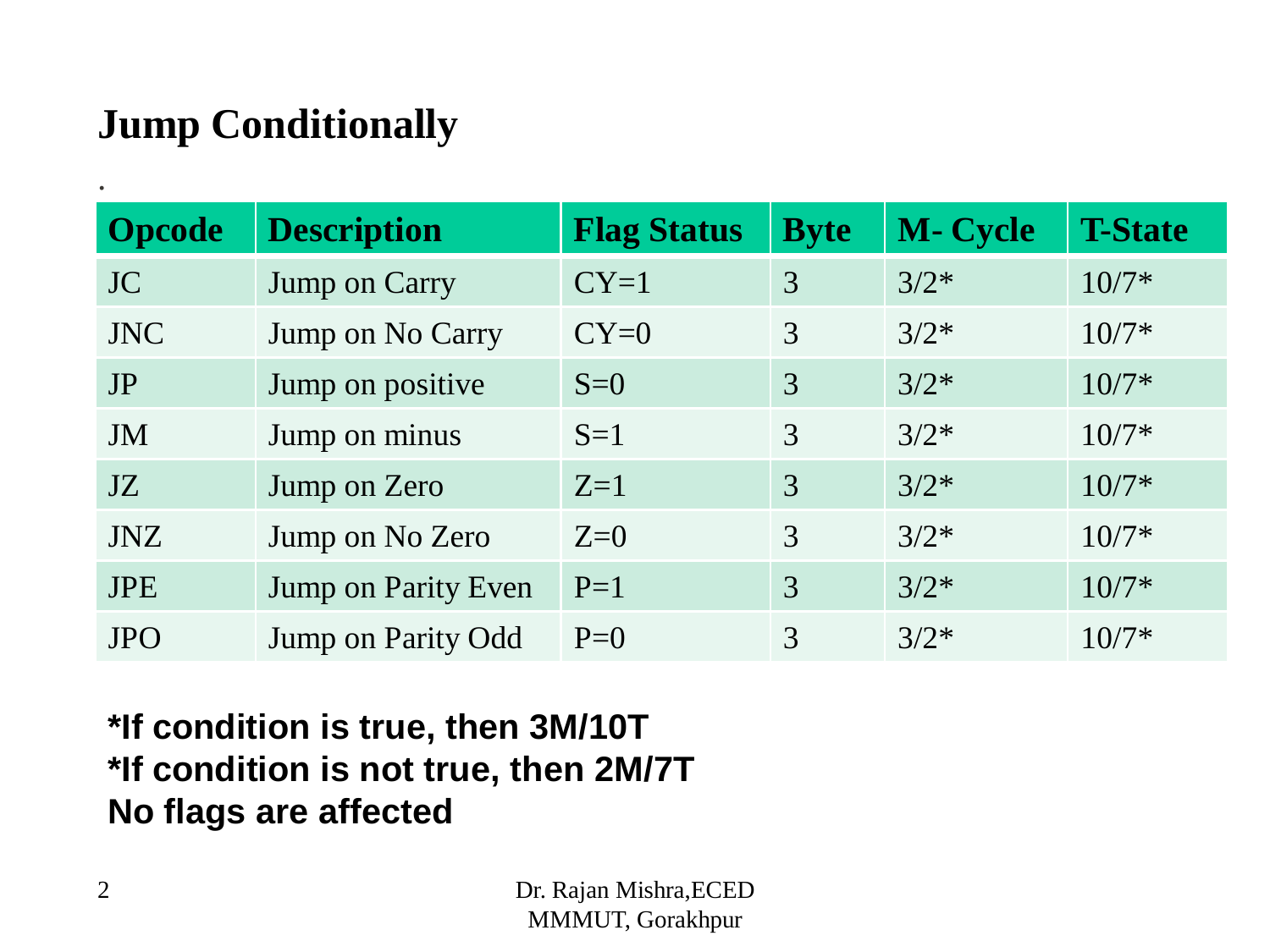**CALL 16 bit address:** The program sequence is transferred to address specified by operand (16-bit address).

Before the transfer, the address of next instruction to CALL

(content of the PC) is pushed on the stack.

MSB of PC is stored at location specified by SP-1.

LSB of PC is stored at location specified by SP-2.

Call address is temporarily stored in internal WZ register (lower

byte in Z register and higher byte in W register and placed on the bus for the fetch cycle of first instruction of subroutine.

Last instruction of subroutine: RET(unconditional return)

| <b>Opcode</b> | <b>Operand</b> | <b>Byte</b> | <b>M-cycle</b> | T-State |
|---------------|----------------|-------------|----------------|---------|
| CALL          | 16 bit address |             | ັ              | $18*$   |

#### **Opcode fetch cycle requires 6T No flags are affected**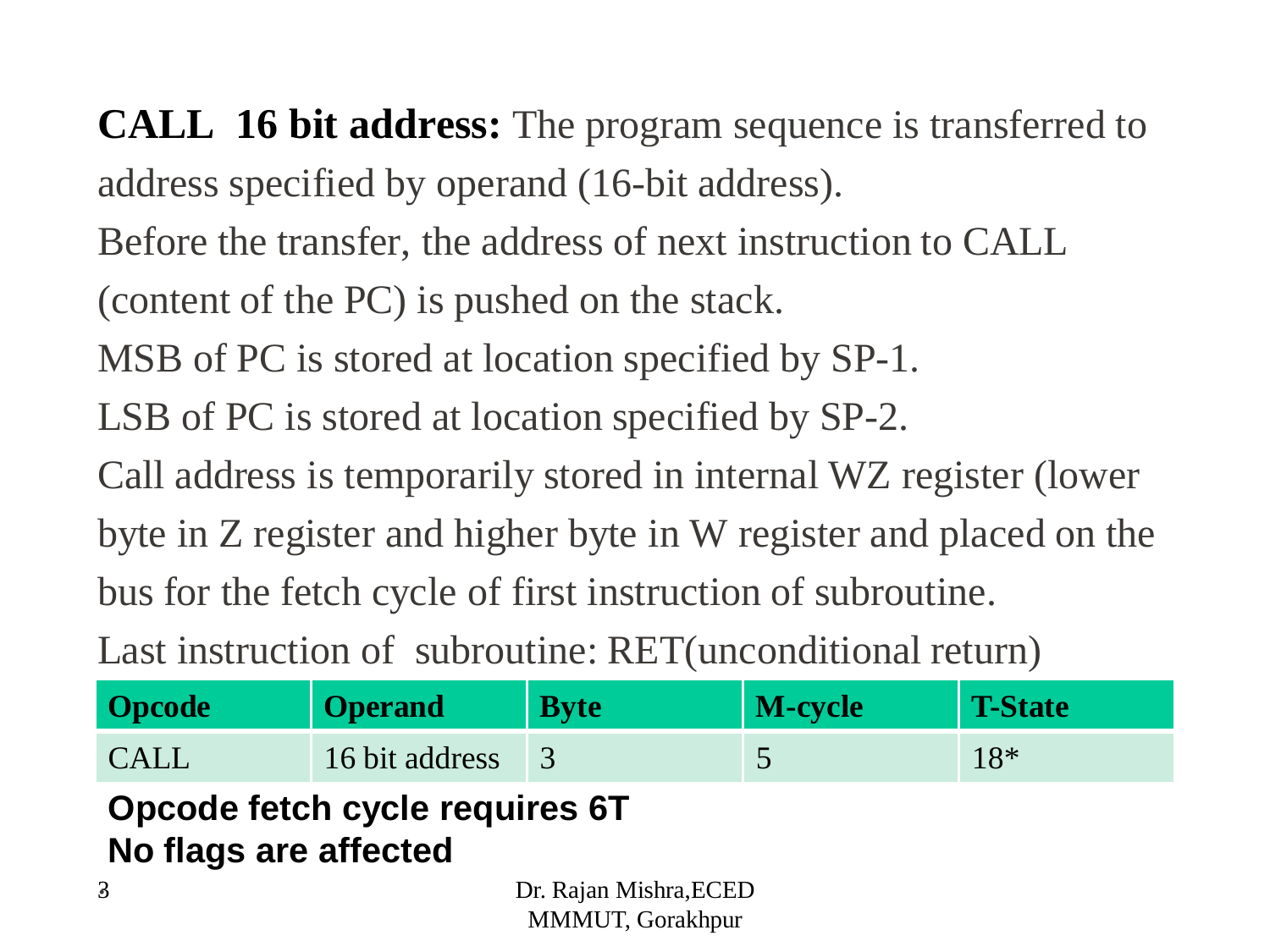## **Conditional Call**

| <b>Opcode</b> | <b>Description</b>         | <b>Flag Status</b> | <b>Byte</b> | <b>M-Cycle</b> | <b>T-State</b> |
|---------------|----------------------------|--------------------|-------------|----------------|----------------|
| CC            | Call on Carry              | $CY=1$             | 3           | $5/2*$         | $18/9*$        |
| <b>CNC</b>    | Call on No Carry           | $CY=0$             | 3           | $5/2*$         | $18/9*$        |
| CP            | Call on positive           | $S=0$              | 3           | $5/2*$         | $18/9*$        |
| <b>CM</b>     | Call on minus              | $S=1$              | 3           | $5/2*$         | $18/9*$        |
| CZ            | Call on Zero               | $Z=1$              | 3           | $5/2*$         | $18/9*$        |
| CNZ           | Call on No Zero            | $Z=0$              | 3           | $5/2*$         | $18/9*$        |
| <b>CPE</b>    | <b>Call on Parity Even</b> | $P=1$              | 3           | $5/2*$         | $18/9*$        |
| <b>CPO</b>    | Call on Parity Odd         | $P=0$              | 3           | $5/2*$         | $18/9*$        |

**\*If condition is true, then 5M/18T \*If condition is not true, then 2M/9T Last instruction of subroutine: Conditional return No flags are affected**

> Dr. Rajan Mishra,ECED MMMUT, Gorakhpur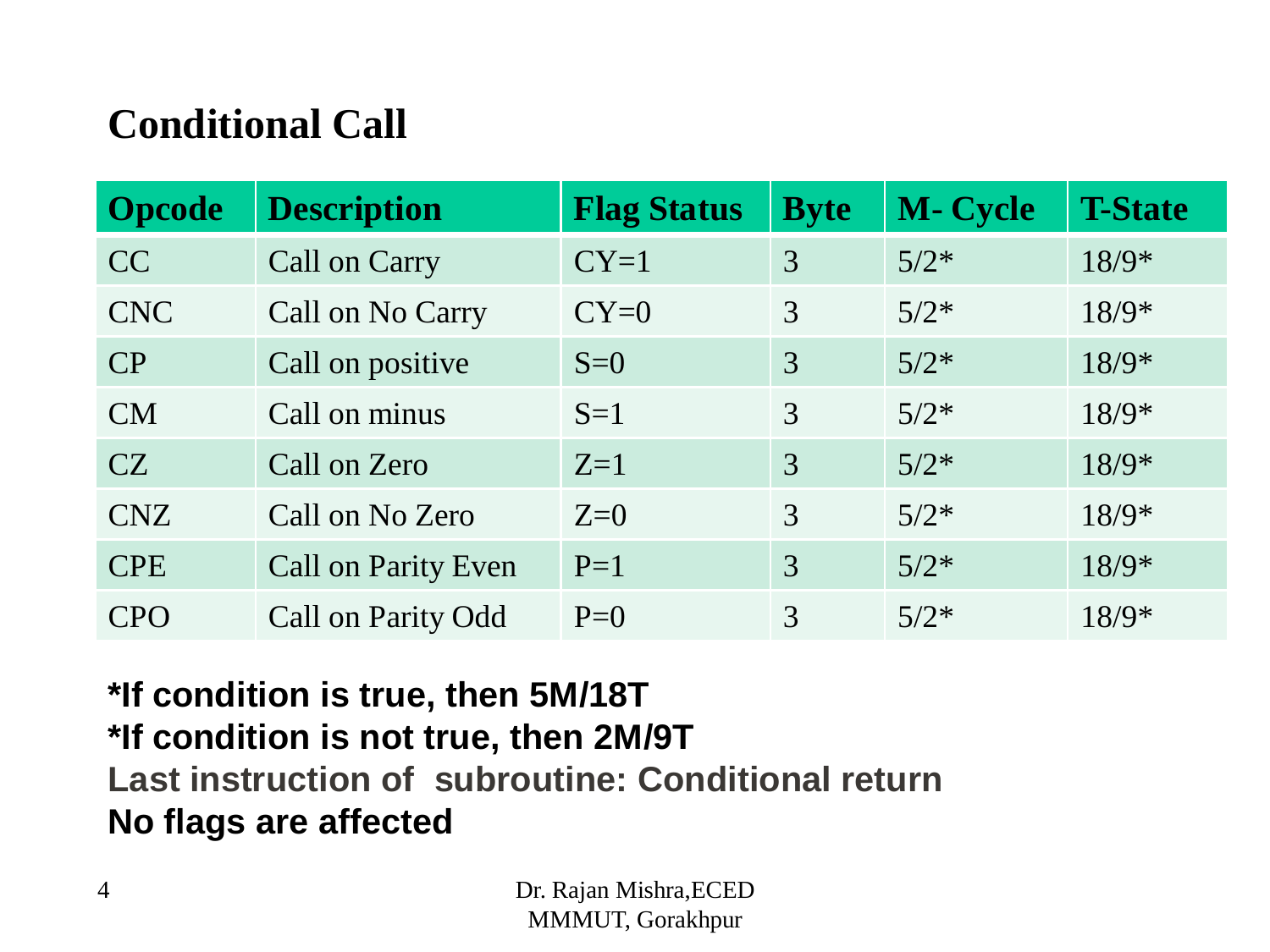## **RET: Return from subroutine unconditionally.**

The program sequence is transferred from the subroutine to the main (calling) program.

Two bytes from the top of the stack are copied into PC and the program execution begins at the new address.

After execution of RET instruction SP is incremented by 2.

| <b>Opcode</b> | <b>Operand</b> | <b>Byte</b> | <b>M-cycle</b> | <b>T-State</b> |
|---------------|----------------|-------------|----------------|----------------|
| <b>RET</b>    | None           |             |                |                |
| $\bullet$     |                |             |                |                |

**No flags are affected**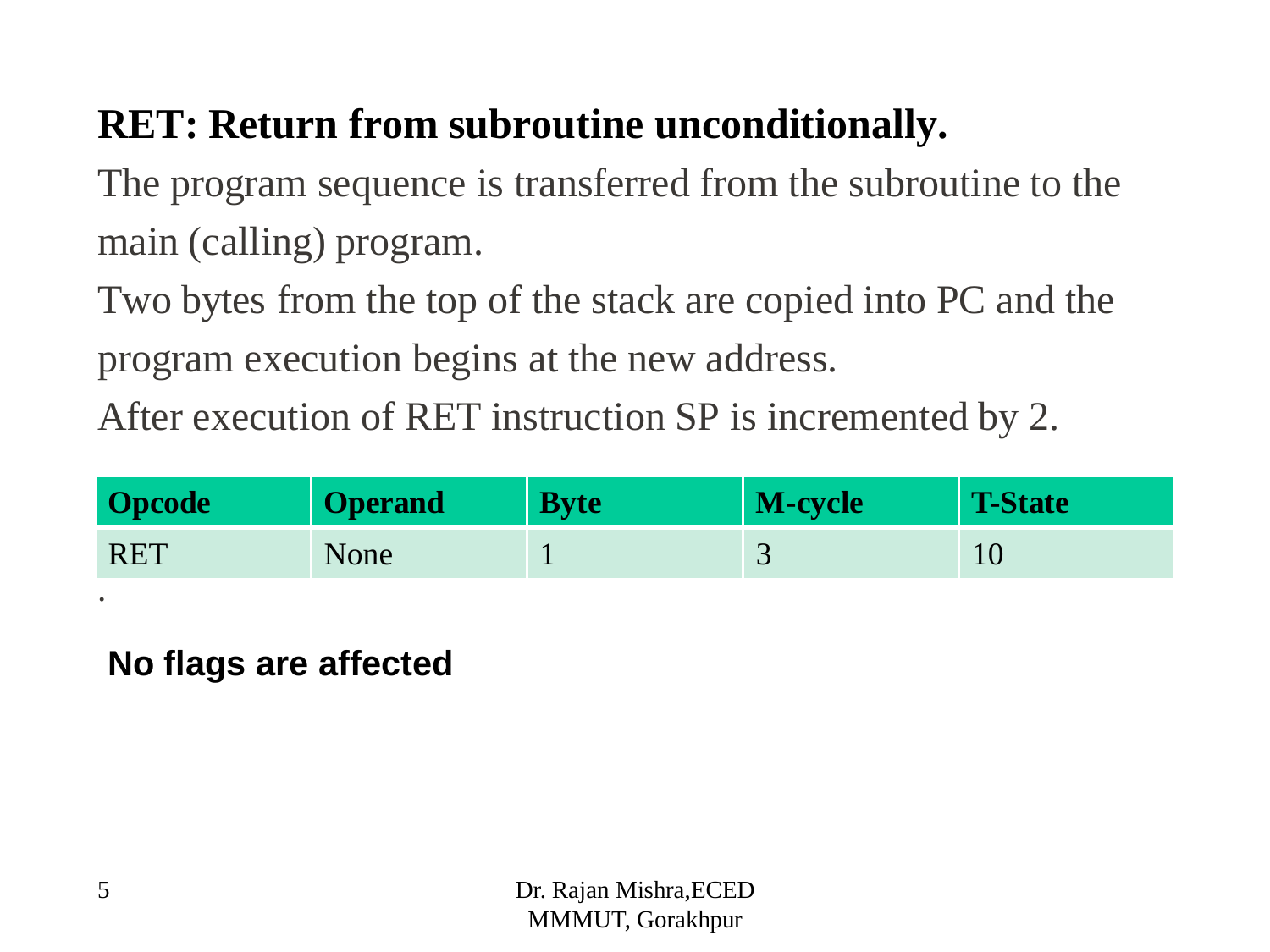## **Conditional Return**

| <b>Opcode</b> | <b>Description</b>              | <b>Flag Status</b> | <b>Byte</b>  | <b>M-Cycle</b> | <b>T-State</b> |
|---------------|---------------------------------|--------------------|--------------|----------------|----------------|
| <b>RC</b>     | <b>Return on Carry</b>          | $CY=1$             | $\mathbf{1}$ | $1/3*$         | $6/12*$        |
| <b>RNC</b>    | <b>Return on No Carry</b>       | $CY=0$             | 1            | $1/3*$         | $6/12*$        |
| <b>RP</b>     | Return on positive              | $S=0$              | $\mathbf{1}$ | $1/3*$         | $6/12*$        |
| <b>RM</b>     | Return on minus                 | $S=1$              | $\mathbf{1}$ | $1/3*$         | $6/12*$        |
| RZ            | Return on Zero                  | $Z=1$              | $\mathbf{1}$ | $1/3*$         | $6/12*$        |
| <b>RNZ</b>    | Return on No Zero               | $Z=0$              | 1            | $1/3*$         | $6/12*$        |
| <b>RPE</b>    | <b>Return on Parity</b><br>Even | $P=1$              | $\mathbf{1}$ | $1/3*$         | $6/12*$        |
| <b>RPO</b>    | <b>Return on Parity Odd</b>     | $P=0$              |              | $1/3*$         | $6/12*$        |

#### **\*If condition is true, then 3M/12T \*If condition is not true, then 1M/6T No flags are affected**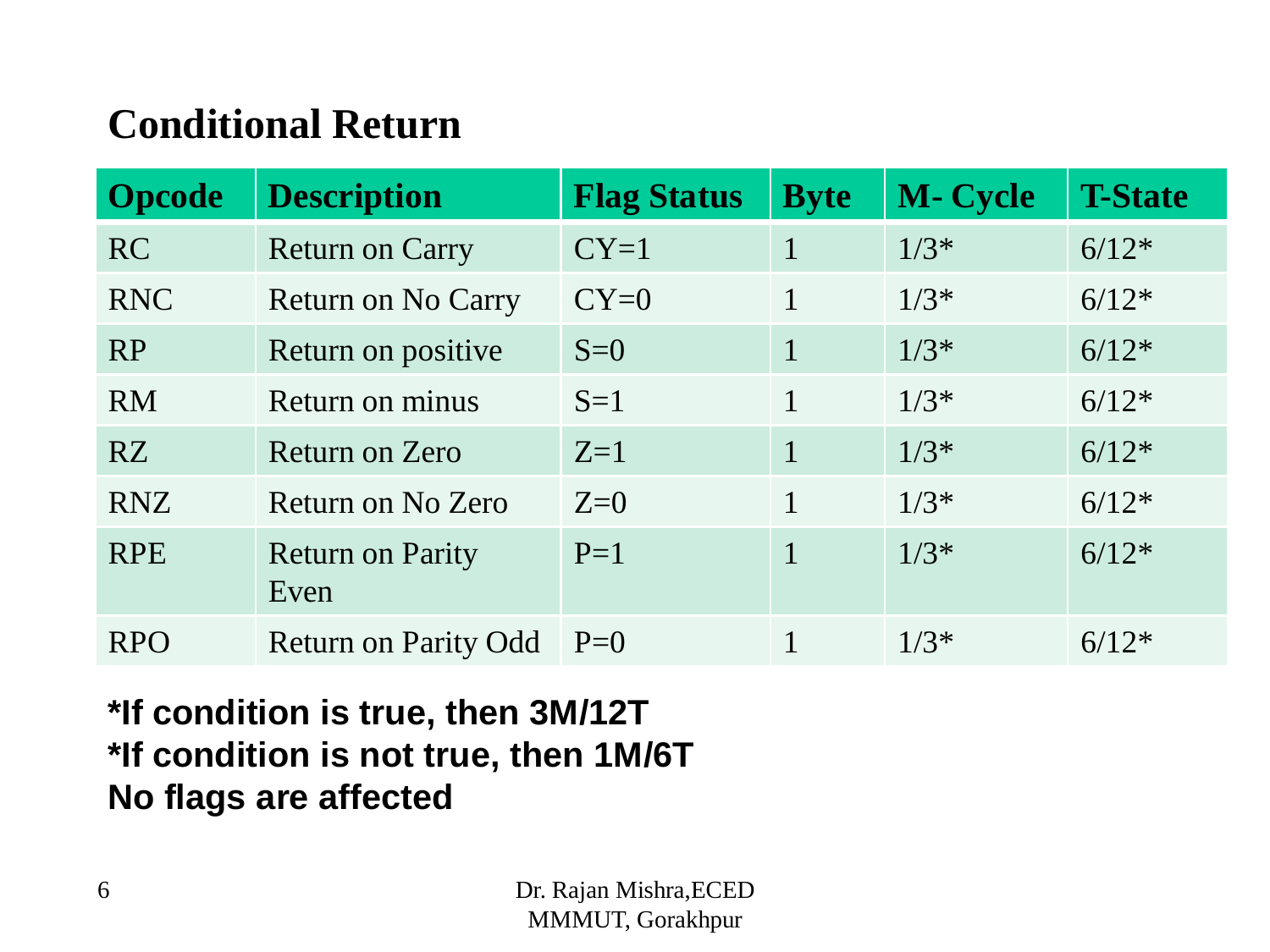- **RST n:** This is a single byte unconditional subroutine call instruction.
- The address of the subroutine is fixed depending upon the decimal number "n" in the instruction.

| <b>Opcode/Operand</b> | <b>Byte</b>  | <b>M-Cycle</b> |    | <b>T-State   Restart Address</b> |
|-----------------------|--------------|----------------|----|----------------------------------|
| RST <sub>0</sub>      | $\mathbf{1}$ | 3              | 12 | 0000H                            |
| RST <sub>1</sub>      |              | 3              | 12 | 0008 H                           |
| RST <sub>2</sub>      | $\mathbf{1}$ | 3              | 12 | 0010 H                           |
| RST <sub>3</sub>      | $\mathbf{1}$ | 3              | 12 | 0018 H                           |
| RST <sub>4</sub>      | $\mathbf{1}$ | 3              | 12 | 0020 H                           |
| RST <sub>5</sub>      | 1            | 3              | 12 | 0028 H                           |
| RST <sub>6</sub>      | $\mathbf{1}$ | 3              | 12 | 0030 H                           |
| RST <sub>7</sub>      |              | 3              | 12 | 0038 H                           |

#### **No flags are affected**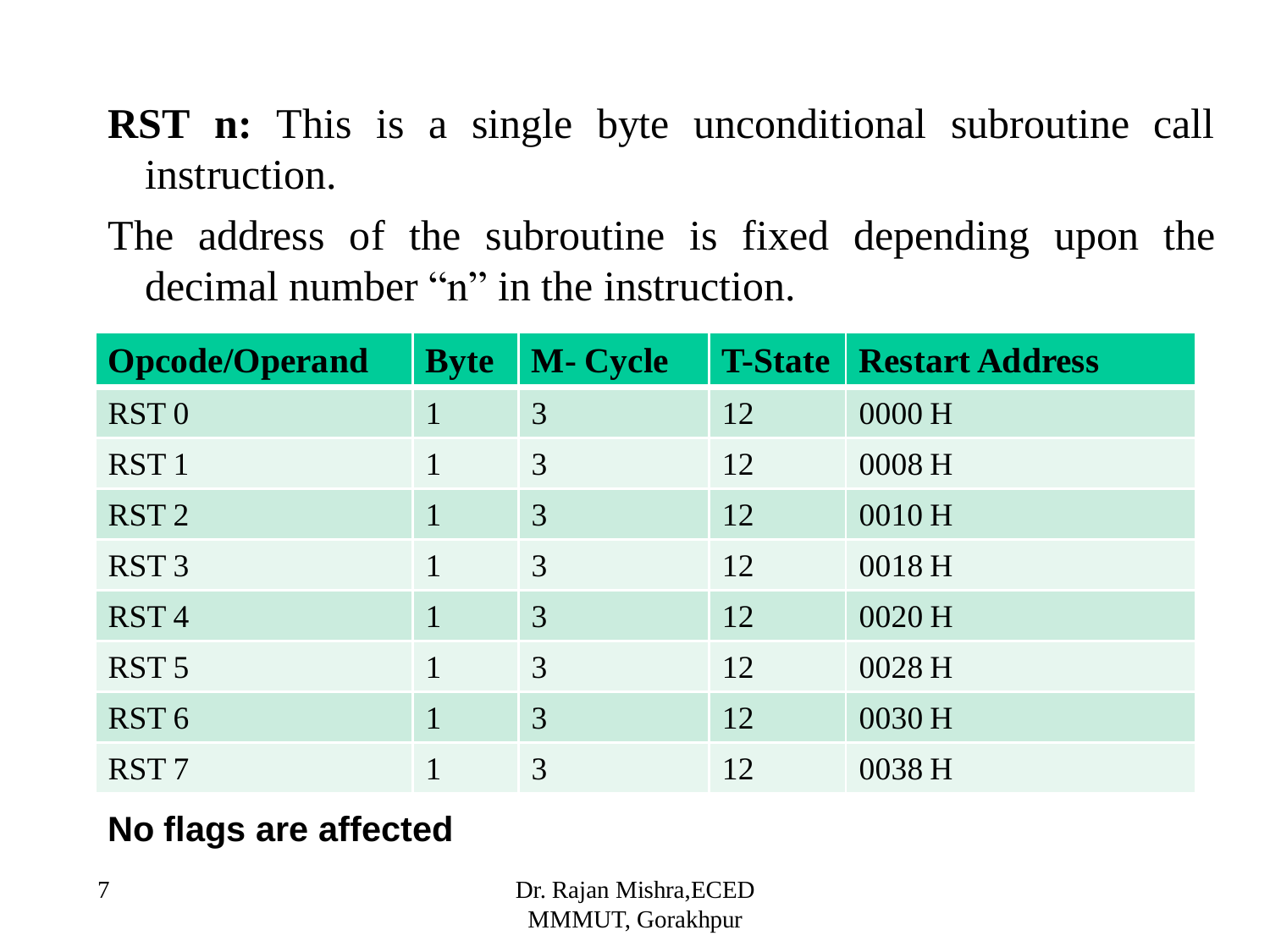## **PCHL: Load PC with HL Contents**

Move the content of register (H) to the higher byte of program counter (PCH) and move the content of register (L) to lower byte of program counter (PCL)

Control is transferred to the memory location whose address is available in (H, L) register pair.

Equivalent to 1-byte unconditional jump instruction (register indirect jump instruction).

| <b>Opcode</b> | <b>Operand</b> | <b>Byte</b> | M-cycle | T-State |
|---------------|----------------|-------------|---------|---------|
| PCHL          | None           |             |         |         |

**No flags are affected**

.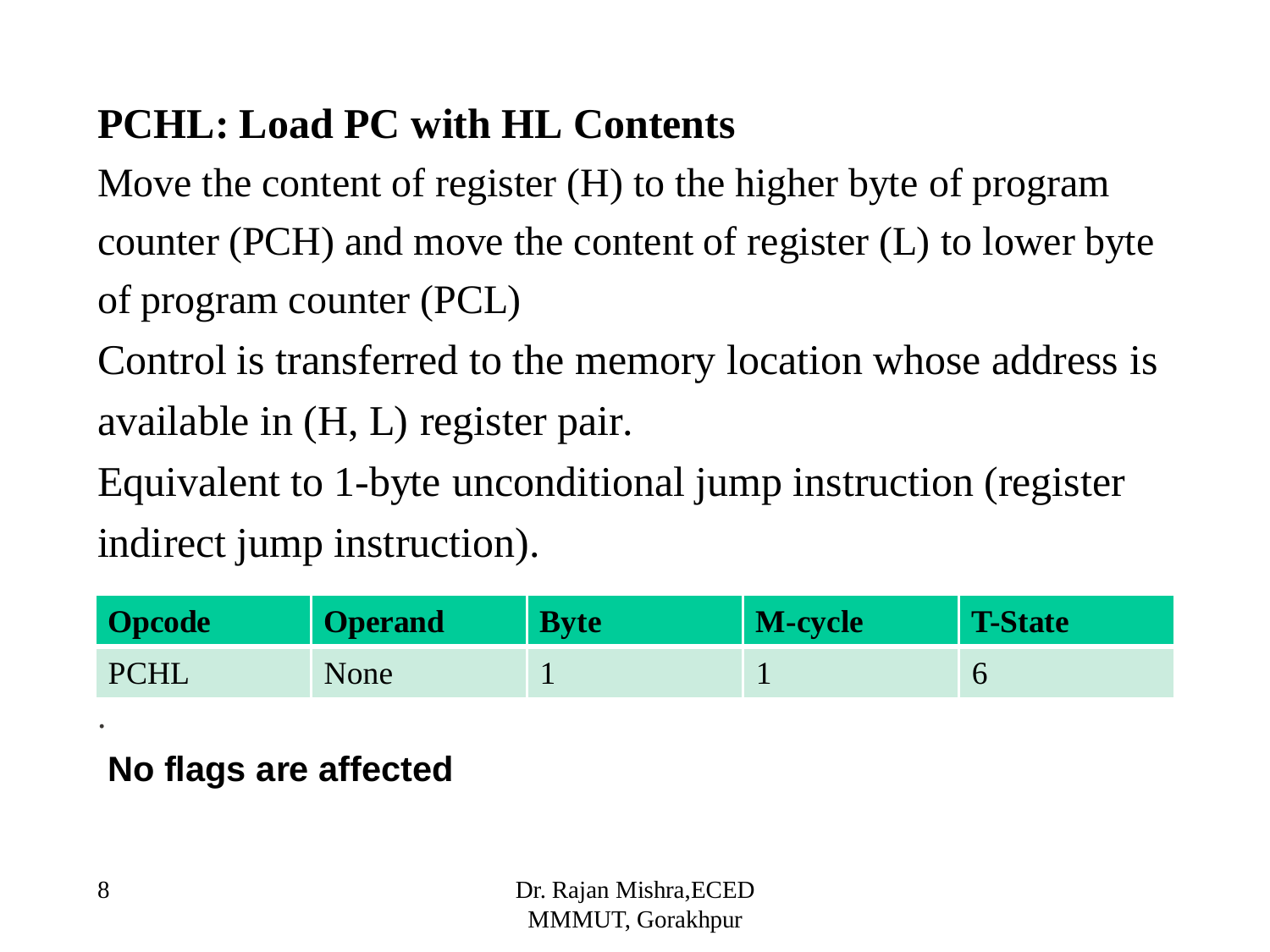# **Stack and Machine Control Instructions**

## **PUSH Rp/PSW: Push register pair/PSW onto stack**

Contents of register pair/program status word (Accumulator and flag) are copied into stack.

SP is decremented by 1 and Contents of higher-order register

(B,D,H,A) are copied into that location.

SP is again decremented by 1 and Contents of lower-order

register (C,E,L,Flags) are copied into that location.

| <b>Opcode</b> | <b>Operand</b> | <b>Byte</b> | <b>M-cycle</b> | T-State |
|---------------|----------------|-------------|----------------|---------|
| <b>PUSH</b>   | Rp/PSW         |             | ັ              |         |

#### **No flags are affected**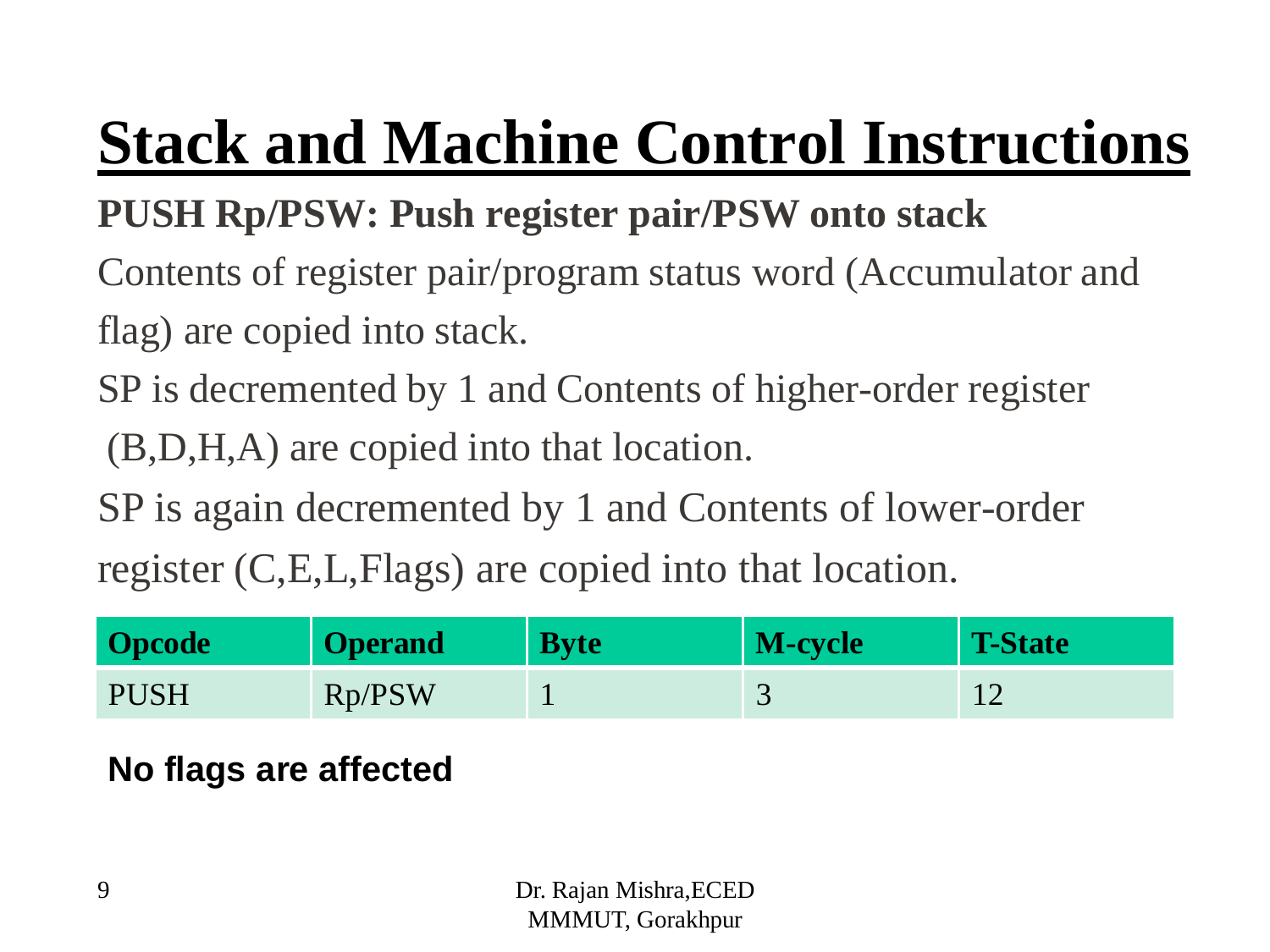## **POP Rp/PSW: Pop off stack to register pair /PSW**

Contents of memory location pointed out by SP are copied to lower- order register (C,E,L,Flags).

SP is incremented by 1 and contents of memory location pointed out by SP are copied to higher-order register (B,D,H,A).

SP is again incremented by 1.

| <b>Opcode</b> | <b>Operand</b> | <b>Byte</b> | <b>M-cycle</b> | T-State |
|---------------|----------------|-------------|----------------|---------|
| POP           | Rp/PSW         |             |                |         |

**No flags are affected**

.